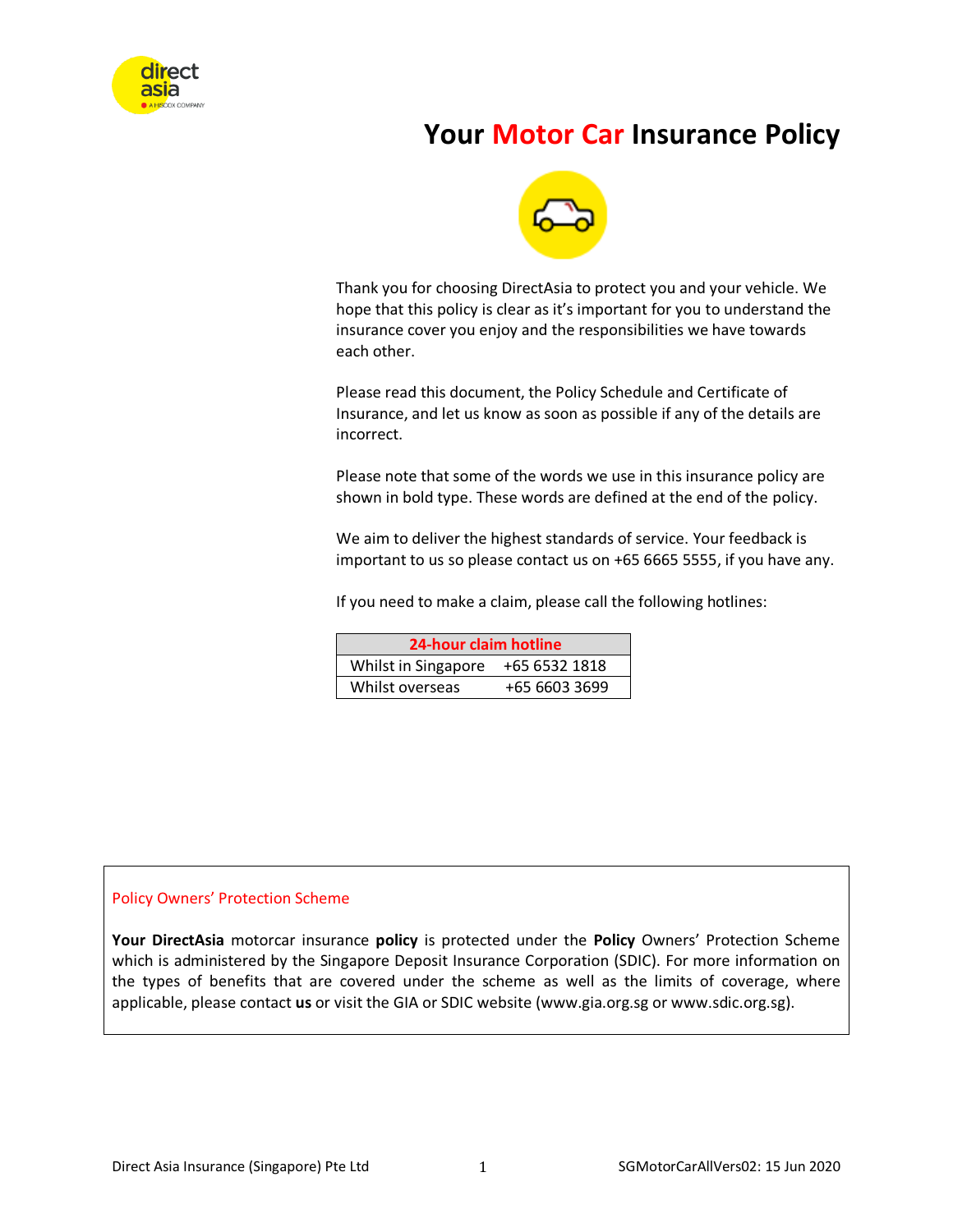

# **Contents**

| Pages<br>3 | <b>Your policy</b>                                            |  |
|------------|---------------------------------------------------------------|--|
|            |                                                               |  |
|            | <b>Your coverage</b>                                          |  |
| 5          | Section 1: Your vehicle                                       |  |
| 6          | Section 2: Third Party Liabilities                            |  |
|            | <b>Optional Benefits</b>                                      |  |
| 6          | My workshop                                                   |  |
|            | 24 hour breakdown assistance                                  |  |
| 7          | My accessories                                                |  |
|            | <b>Medical expenses</b>                                       |  |
|            | Personal accident                                             |  |
| 8          | New for old replacement car                                   |  |
|            | No claim discount protector plus<br><b>Repatriation costs</b> |  |
| 9          | Loss of use                                                   |  |
|            | My camera                                                     |  |
|            |                                                               |  |
| 9          | <b>Your responsibility</b>                                    |  |
| 11         | <b>General information</b>                                    |  |
| 14         | <b>General exclusions</b>                                     |  |
| 15         | <b>Definitions</b>                                            |  |
|            |                                                               |  |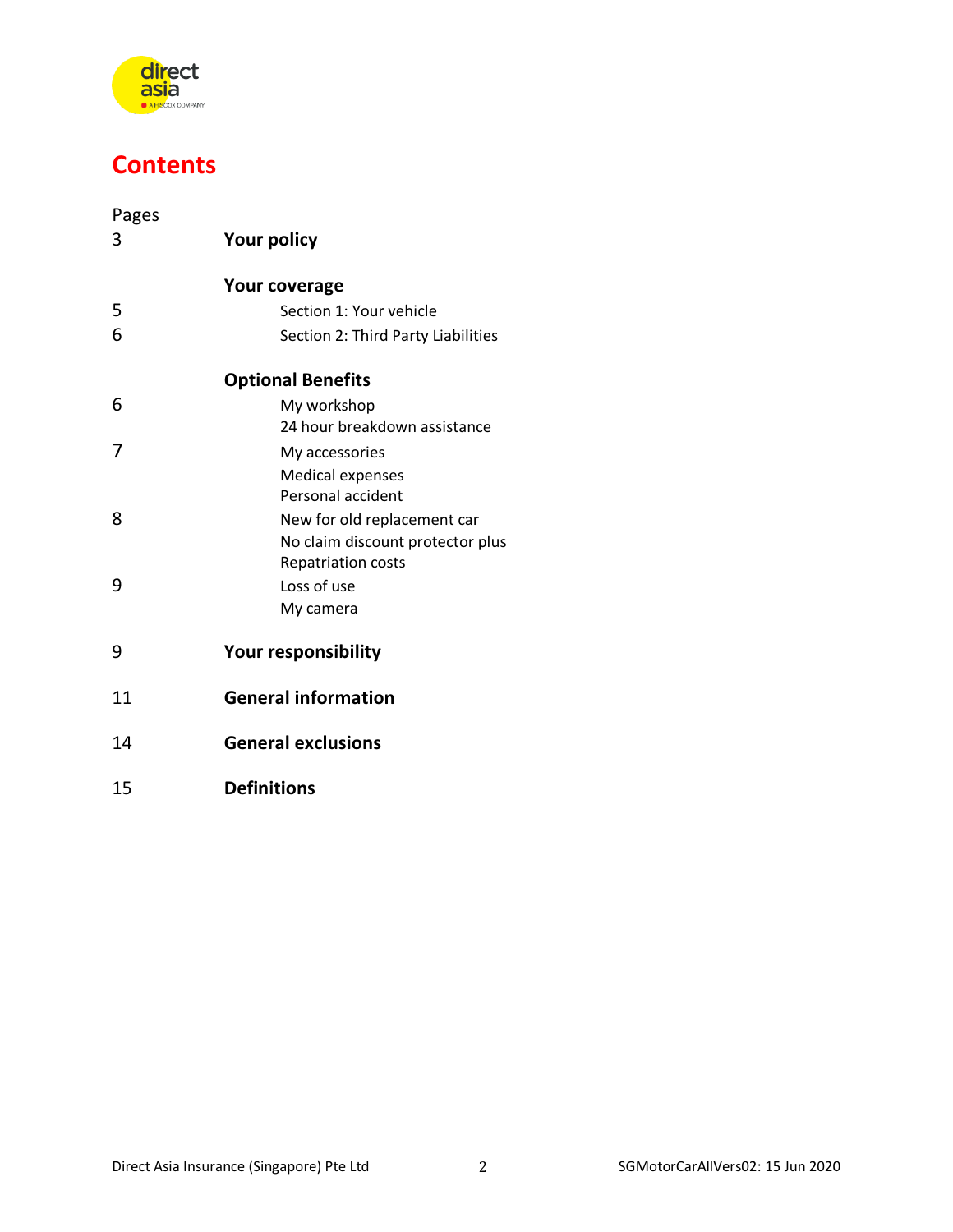

# **Your policy**

This **policy**, including any **endorsements we** have issued, tells **you** what **you** need to know about **your** car insurance and forms a legally enforceable agreement between **you** and **us**. **We** agree to pay the benefits set out in this **policy** in exchange for the premium fully paid in Singapore dollars inclusive of any relevant tax.

All information provided to **us** in **your** application form, including declarations made over the phone, internet or in person would form the basis of this **policy**. **You** must answer all the questions in **your** application accurately and disclose all facts **you** know or could reasonably be expected to know that is relevant to **our** decision before this **policy** is issued. Otherwise, **we** may deny a claim or void this **policy**.

**Your policy** coverage is subject to the type of cover, plan, usage and benefits **you** have selected with the corresponding **policy** terms and conditions.

# 1. Types of Driver Plan

Please refer to **your** selected Driver Plan as shown in **your policy** schedule and Certificate of Insurance.

| <b>Driver Plan</b> | Driver covered                                                                                                                                                                                                                                      |  |
|--------------------|-----------------------------------------------------------------------------------------------------------------------------------------------------------------------------------------------------------------------------------------------------|--|
| Value              | Main driver;<br>$\bullet$<br>Up to 4 named driver;<br>$\bullet$<br>Maximum up to 2 named driver define as young and/or inexperienced<br>$\bullet$<br>driver.                                                                                        |  |
| Value Plus         | <b>Main driver</b> ;<br>$\bullet$<br>Any <b>authorised drivers</b> who are 30 year old and above with driving<br>$\bullet$<br>licence 2 years or more;<br>Maximum up to 2 named driver define as young and/or inexperienced<br>$\bullet$<br>driver. |  |
| Flexible           | Any authorised driver;<br>٠                                                                                                                                                                                                                         |  |

# 2. Types of vehicle use

Please refer to **your** selected usage type as shown in **your policy** schedule and Certificate of Insurance.

| Usage type                 | Description                                                                        |
|----------------------------|------------------------------------------------------------------------------------|
| Off-peak                   | Vehicle registered under the off-peak registration number plate.                   |
| Private use                | For personal and leisure use only.                                                 |
| Private use + commuting to | For personal or leisure use and commute anyone to-and-from work only.              |
| work                       |                                                                                    |
| Private use + business     | Cover your vehicle during the course of work in addition to Private use +          |
|                            | commuting to work. (Not for commercial use)                                        |
| Private use + commuting to | Cover your vehicle for the use of Grab Hitch in addition to Private use +          |
| work + Grab Hitch          | commuting to work. Only two rides are permitted a day.                             |
| Private use + business     | Covers your vehicle for use of Grab Hitch in additional to Private use + business. |
| + Grab Hitch               | Only two rides are permitted a day.                                                |

# IMPORTANT NOTE:

If **you** use **your vehicle** outside of the declared usage type, an additional **excess** of \$1,500 will be imposed on each and every claim. No coverage for Grab Hitch if usage not declared.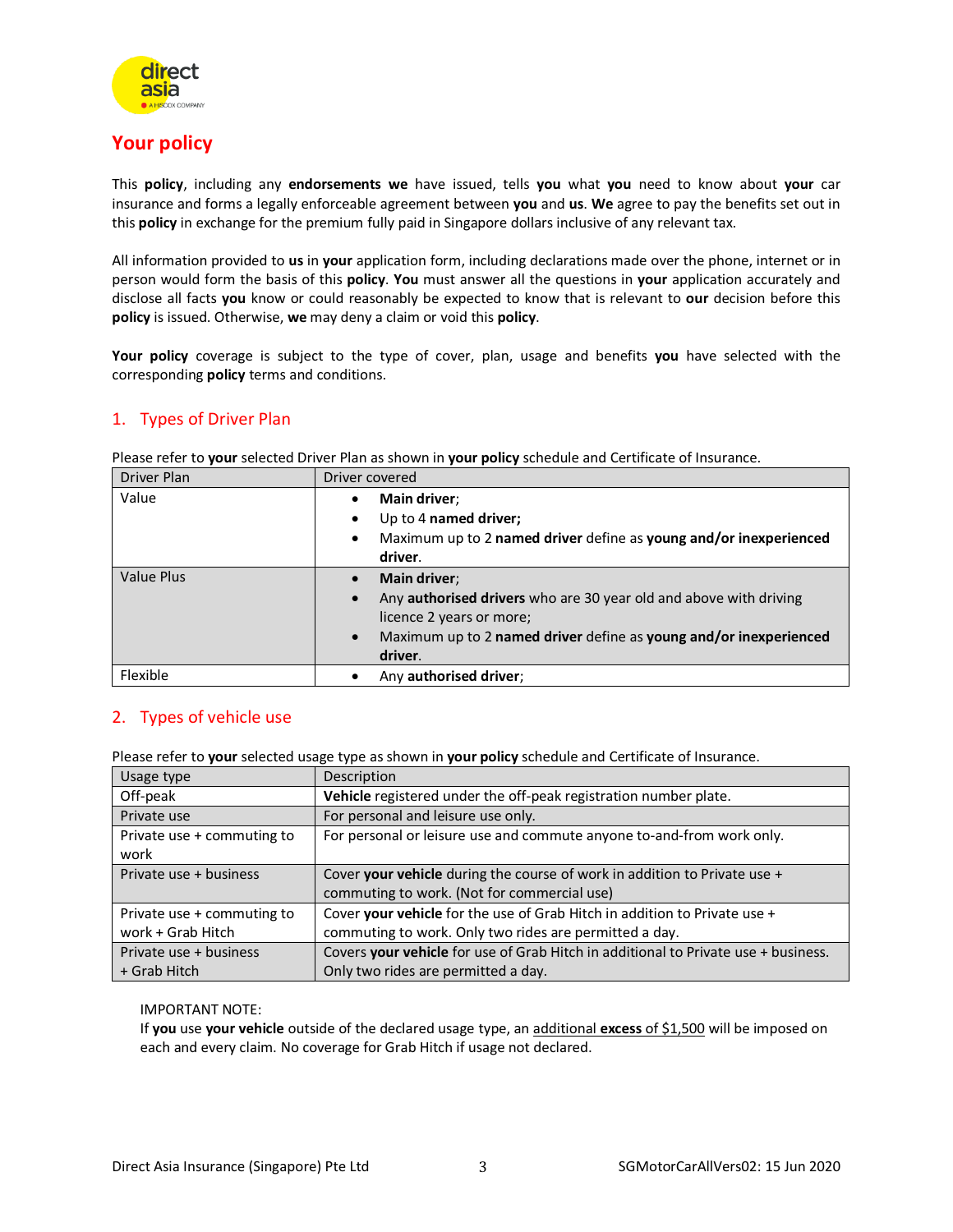

If **you** are using **your vehicle** for Grab Hitch, **you** must:

- declare to be covered under Grab Hitch usage on **your policy**;
- undertake not more than 2 paying rides per day and in accordance to the Road Traffic (Car Pools) (Exemption) Order 2015 and subsequent updates;
- not to use **your vehicle** for other forms of commercial, leasing, rental and/or hire and reward purpose.

# 3. Lifetime Repair Guarantee

If **your vehicle** is repaired on or after 1 April 2017 at **our approved workshop we** have chosen, **we** will provide Lifetime Repair Guarantee on all repairs done. This guarantee:

- a. applies only to Comprehensive and Third Party, Fire & Theft (TPFT) car insurance plans;
- b. covers **your** own damage repairs as long as the date of **accident** is on or after 1 April 2017;
- c. applies for as long as **you** remain continuously insured with **us** and is insured with **us** at the time for such subsequent repair.

However, this guarantee does not apply:

- to repairs that **you** authorised yourself;
- to repairs **you** arrange after **we** pay **you** the reasonable cost to repair **your vehicle** that is, **we** cash settle **your** claim;
- to deterioration and/or wear and tear caused over time, by using **your vehicle** and by exposing it to the elements;
- to deterioration and/or damage arising from another **accident**;
- to deterioration and/or damage because of abuse, misuse, and/or inappropriate use of **your vehicle**;
- to loss or damage to or failure of any mechanical, electrical and/or structural nature not related to the original **accident**;
- to manufacturing defects of the repair parts used;
- when **you** fail to follow any manufacturer's recall or service bulletin;
- when **you** sell or transfer ownership of the insured **vehicle**.

# 4. Low Mileage Usage

If **your vehicle** is covered under the low mileage usage, **we** will cover **your vehicle** driven up to the maximum of 8,000 kilometers per **policy** year.

**We** will accumulate and automatically bring forward any unused mileage of **your vehicle** between **your** actual usage and permitted 8,000 kilometers per **policy** year to the renewed **policy**.

Below are the conditions:

- **you** are to notify **us** immediately if **your vehicle** mileage usage exceeds 8,000 kilometers within the **policy** period. **We** will issue an endorsement to transfer **your policy** to the standard plan with additional premium payable by **you** to continue **your** insurance coverage;
- In the event of a claim, **we** will validate **your** vehicle's mileage. If **your** usage exceeds the accumulated mileage permitted under this **policy**, an excess of \$5,000 will be imposed on **you** for each and every claim;
- In the event that **your** period of insurance is less or more than 12 months, **we** will adjust and pro-rate the permitted 8,000 kilometers per **policy** period accordingly to reflect the proportion that **your** actual **policy** mileage permitted during this period of insurance.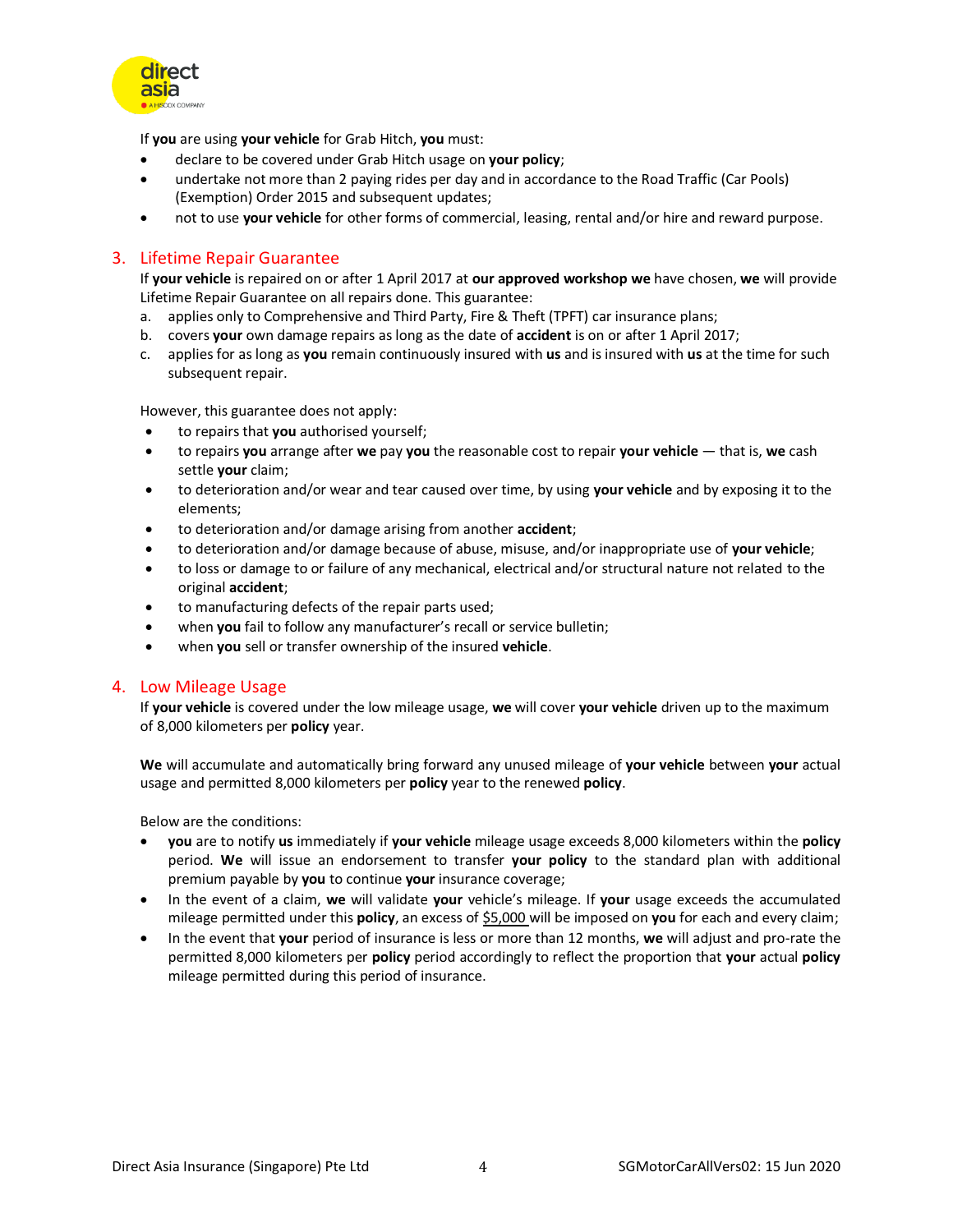

# **Your coverage**

# **Section 1: Your vehicle**

This section covers **you** for loss or damage to **your vehicle** as per **your policy** cover type below:

| Cover type                  | Causes of loss or damage                                                   |
|-----------------------------|----------------------------------------------------------------------------|
| Comprehensive               | All Accidental causes including vandalism and natural disaster             |
|                             | (up to the market value including its accessories at time of loss)         |
| Third Party, Fire and Theft | Fire and Theft only                                                        |
|                             | (up to the <b>market value</b> and its <b>accessories</b> at time of loss) |
| Third Party Only            | Not covered                                                                |

- 1. **We** will pay **you** the **market value** of **your vehicle** and **we** will salvage all costs (including authority rebates) that are claimable by **you** at the time of the **accident** or loss if:
	- **we** decide that **your vehicle** is not economical to repair;
	- **your** car has been stolen
- 2. **We** have the option to repair, reinstate, replace or pay **you** the cost for the loss of or damage to **your vehicle** or its **accessories** not more than the **market value** of **your vehicle** and its **accessories**.
- 3. If **you** are insured under the My Workshop benefit, **you** will be allowed to repair **your vehicle** at any workshop in Singapore. Otherwise, **your vehicle** will be repaired at **our** list of **approved workshop**.
- 4. **We** will pay any cash settlement to the hire-purchase or leasing company of **your vehicle** named in the schedule.
- 5. If **your vehicle** cannot be driven due to damage from an **accident** as per **your policy** cover type, **we** will pay a reasonable cost of towing **your vehicle** of:
	- a. up to \$200 if the **accident** occurred in Singapore;
	- b. up to \$500 if the **accident** occurred in West Malaysia or Southern Thailand.
- 6. If **your windscreen** is broken due to an **accident**, **we** will pay the cost of replacement or repair as long as:
	- a. **you** inform **us** before any repairs or replacement of **your windscreen**;
	- b. the repairs are authorized by **us** and are carried out at the **approved workshop**.

However, **we** will not pay for:

- damage to sun roofs or any glass panels fixed to the roof of **your vehicle**;
- replacement of solar film or similar as a result of replacing the **windscreen** (unless **you** have selected the my **accessories** optional benefit);
- repairs or replacement of **windscreen** or other glass panels due to scratches.

**Your windscreen** claim will not affect **your** No Claim Discount, however, the **excess** shown in **your policy** schedule will be payable by **you**.

7. If **your policy** is under Flexible plan, the following **excess** will apply:

| <b>Driver</b>                                                        | <b>Excess</b>                   |
|----------------------------------------------------------------------|---------------------------------|
| Young and/or inexperienced driver who is below 30 years old          | \$2,500                         |
| and/or has less than two years driving experience.                   |                                 |
| Any <b>authorised driver</b> who is 30 years old and above with more | As per own damage excess in the |
| than two years driving experience.                                   | policy schedule.                |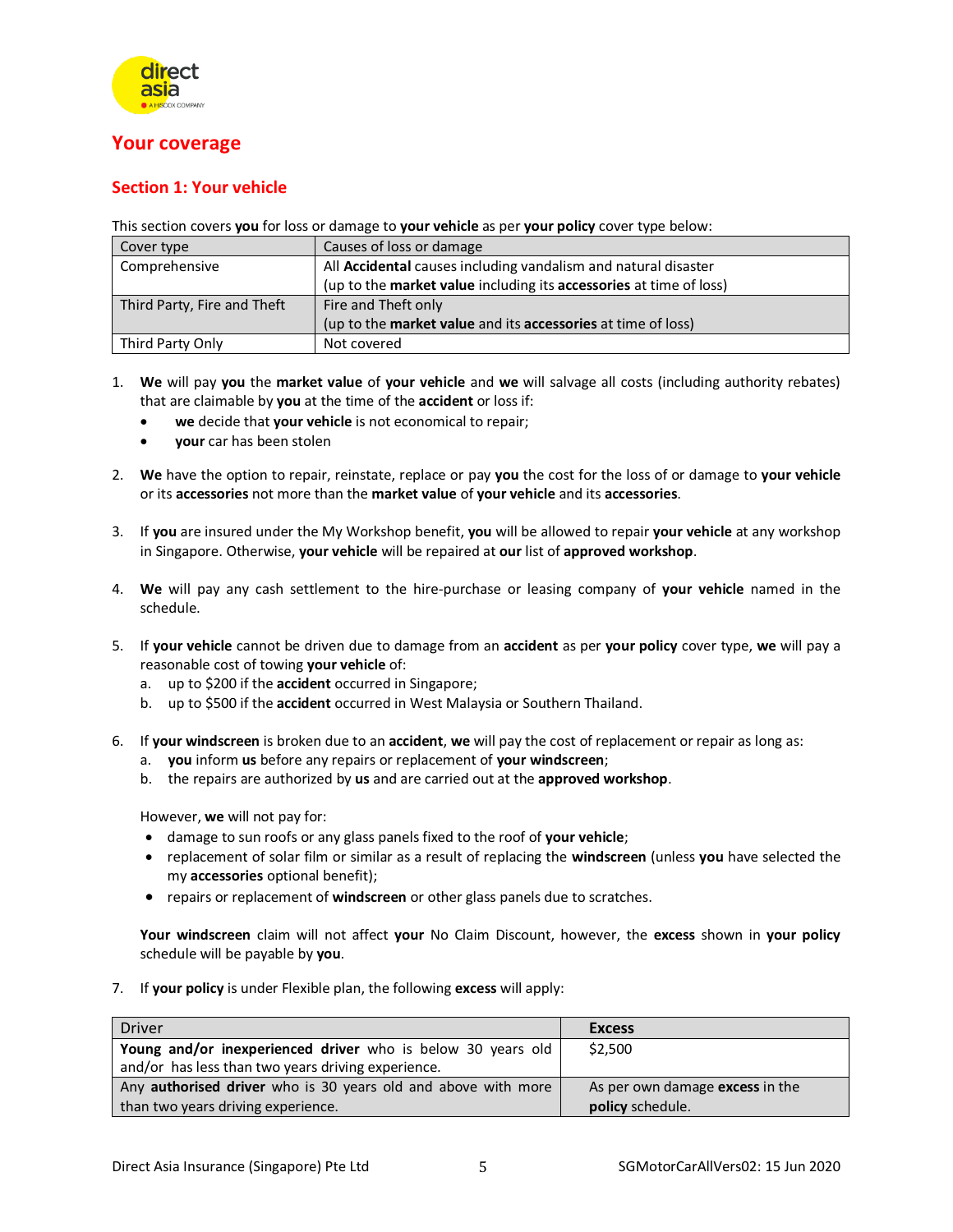

# **Section 2: Third Party Liabilities**

**We** will cover **you** and **your** passenger against legal responsibilities rising from **accident** involving **your vehicle** for:

- death or bodily injury to any person including getting in and out of **your vehicle**;
- property damage of up to \$5,000,000 inclusive of all costs for any one claim or series of claims arising out of any one **accident**.

**We** reserve all discretion to arrange for legal representative and/or to pay all or some reasonable legal costs up to \$3,000 to defend or represent **you** or any **authorised driver** covered by **your policy** against any criminal charges that may be brought against **you**. However, **you** must reimburse **us** for any legal costs and/or expenses and **we** will not pay any costs if **you** or **your authorised driver** has been charged with or convicted of the following:

- reckless driving;
- dangerous driving;
- causing death by reckless, dangerous driving or murder.

**We** will not pay for:

- death or bodily injury which **you** can claim for under the Work Injury Compensation Act;
- loss or damage to **your vehicle** or property held in trust or owned by or in the care, custody or control of anyone that **we** cover under this section.

# **Optional benefits**

Additional insurance benefits are available to further enhance **your policy** coverage. These optional benefits described in this section are subjected to additional premium payment by **you** and conditions detailed on **your policy** schedule. Please refer to the policy schedule for the optional benefits you had taken up.



# 1. My workshop

**We** will pay all repairs to or replacement of parts of **your vehicle** resulting from an **accidental** damage at any workshop in Singapore. Otherwise, **your vehicle** will be repaired at **our approved workshop we** have chosen.

This benefit is available for Comprehensive and Third-Party Fire and Theft cover only.



# 24 hour breakdown assistance

**We** will pay **you** the reasonable cost of obtaining breakdown assistance by paying the activation or call out fee for such assistance. **We** will also pay the cost of the towing **your vehicle** to the nearest repairer of **your** choice if the car cannot be repaired on the spot.

To activate this service, **you** are required to call **our** service hotline at 6603 3699 to render appropriate assistance.

**We** do not pay for:

- other claims, loss or damage under this benefit (including the cost of repairs or replacement vehicle parts);
- any lifting method and services to **your vehicle** before towing **your vehicle**.

No Claim Discount will not be affected for claims paid under this benefit. This benefit is available for Comprehensive and Third-Party Fire and Theft cover only.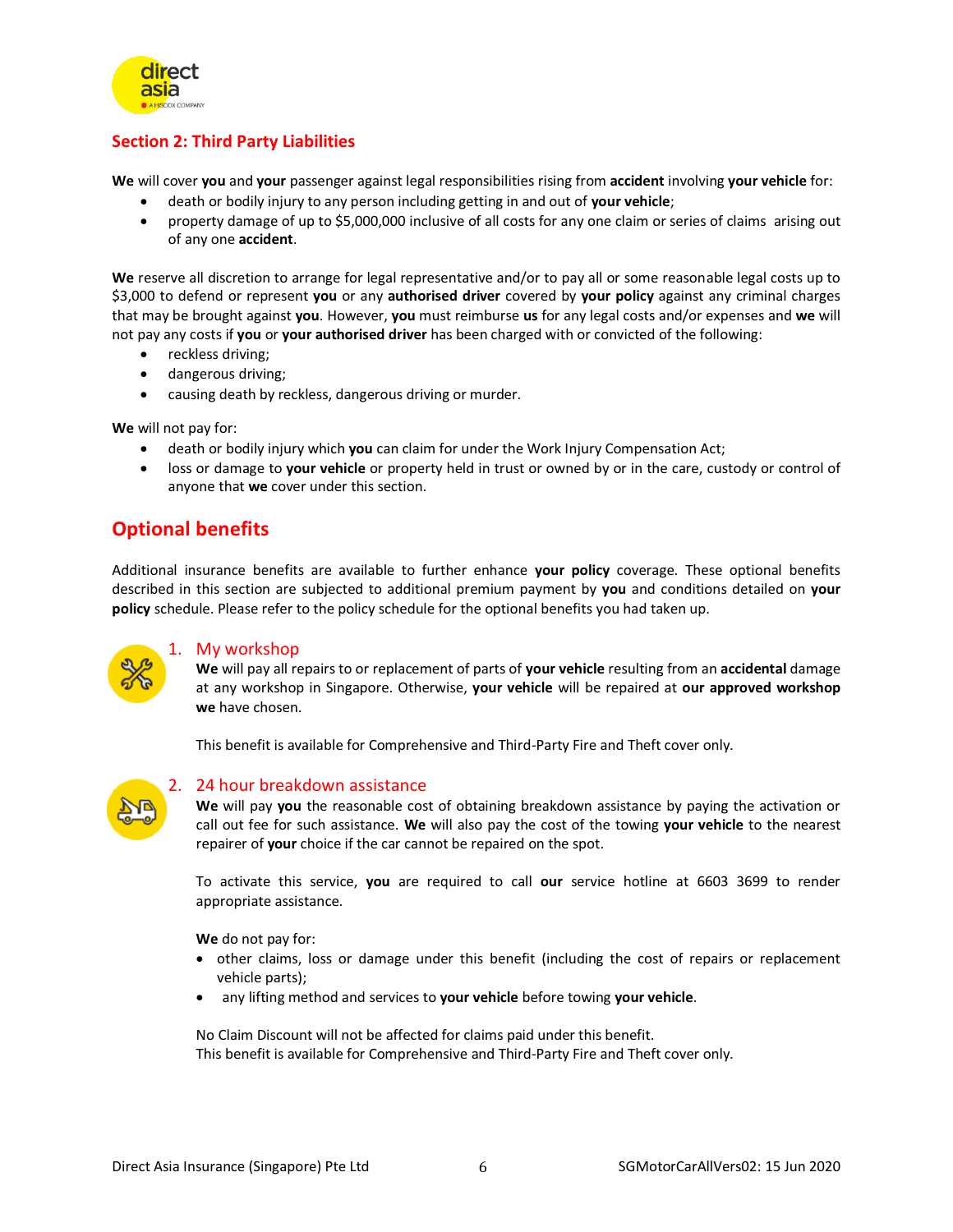



#### 3. My accessories

**We** will cover any loss or damage of **your** specifically declared **accessories** accepted by **us** that is:

- Land Transport Authority compliant or not originally included in the **your vehicle** or local distributor's normal specification when **your vehicle** was first registered and sold in Singapore;
- caused by **accident** or theft by visible, forcible and violent entry into **your vehicle** only;
- **we** reserve full discretion to repair, replace or pay **you** a reasonable amount for the insured **accessories** that is damage or stolen.

**We** will not pay for:

- normal wear or tear, depreciation, mechanical , electronic or electrical breakdowns, failures or breakages, corrosion or deterioration due to atmospheric conditions, rusting, oxidization, decolourisation;
- any process of cleaning, restoring, altering, maintaining, repairing or scratching of painted or polished surfaces;
- any item that ignite or explodes by its own;
- any loss or damage caused by wildful act of negligence.

This benefit is available for Comprehensive and Third-Party Fire and Theft cover only.

#### 4. Medical expenses

**We** will pay **you**, **your authorised driver** and passenger for reasonable medical expenses up to \$3,000 per person on each **accident** which is immediately and directly involving **your vehicle**. No Claim Discount will not be affected for claims paid under this benefit.



# 5. Personal accident

**We** will pay **you** and **your authorised driver** as shown in the scale of compensation for death or bodily injury arising out of an **accident** involving **your vehicle.** 

No Claim Discount will not be affected for claims paid under this benefit.

| Description                                                    | Percentage of sum insured |
|----------------------------------------------------------------|---------------------------|
|                                                                | as per policy schedule    |
| Death                                                          | 100%                      |
| Total and permanent loss of all sight:                         |                           |
| Both eyes                                                      | 100%                      |
| One eye                                                        | 50%                       |
| Loss by physical severance at or above the wrist or ankle of:  |                           |
| <b>Both hands</b>                                              | 100%                      |
| One hand                                                       | 50%                       |
| <b>Both feet</b>                                               | 100%                      |
| One foot                                                       | 50%                       |
| One hand and one foot                                          | 100%                      |
| Loss of sight together with hand or foot:                      |                           |
| Total and permanent loss of sight in one eye together with the | 100%                      |
| total loss by physical severance of one hand (at or above the  |                           |
| wrist) or one foot (at or above the ankle)                     |                           |
| Maximum claimable amount within the inforce period of          | 100%                      |
| insurance                                                      |                           |

#### **Scale of compensation**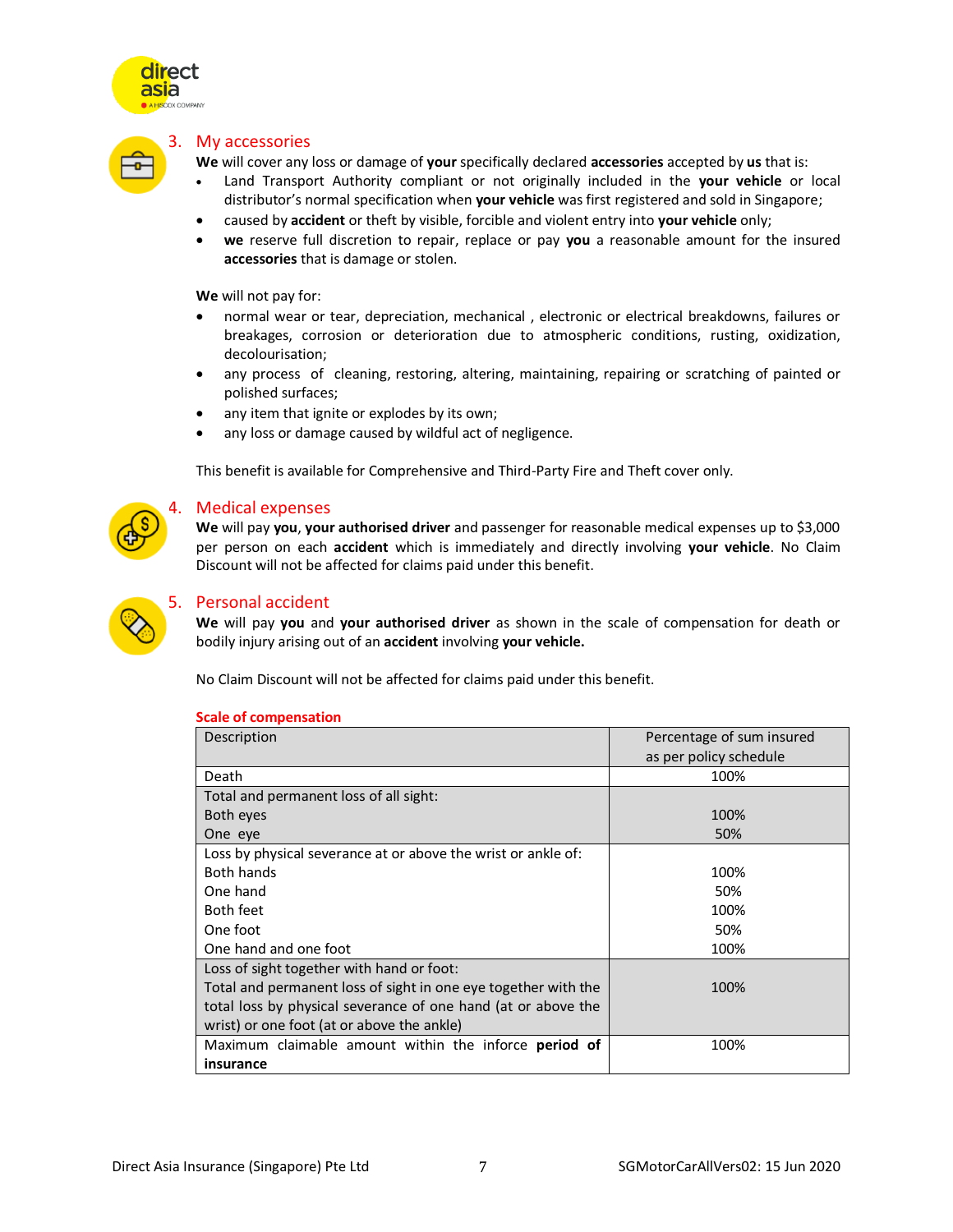

**We** will not have any further liability to **you**, **your authorised driver** or relevant legal personal representative of the driver of **your vehicle** at the time of **accident** once **we** pay **you** under the personal **accident** benefit.

**We** will not pay if the death or bodily injury:

- is not directly arising from **your vehicle**;
- occurs more than 3 calendar months from the date of **accident**;
- arises directly or indirectly out of intentional self-injury, attempted suicide, suicide, physical or mental defect or infirmity;
- arises under the influence of drugs, alcohol and medication.



# 6. New for old replacement car

**We** will offer a new **vehicle** replacement if **your vehicle** is stolen, total loss or if **your vehicle** is beyond repair when occurred within the period of this coverage taken up. **We** will:

- replace a brand new **vehicle** of the same or a similar make and model regardless of the prevailing selling price;
- **we** may offer a cash compensation in lieu if **we** are not able to replace a brand new **vehicle** of the same or a similar make and model.

**We** do not guarantee the **COE** for the new vehicle will or can be obtained. If it is unsuccessful after the first bid for the **COE**, **we** may, at **our** discretion, pay the published first successful bid price for that particular **COE** tender.

This benefit is available for Comprehensive cover only and will not be renewable when **your vehicle**  reaches 3 years old from the **vehicle** registration date.



# 7. No claim discount protector plus

This benefit is available to **you** if **your** current No Claim Discount entitlement is 30%, 40% or 50% and **your vehicle** is under **our** car insurance **policy**.

**We** will retain **your** current No Claim Discount entitlement if **you** make no more than one claim within the **period of insurance**. However, No Claim Discount will be reduced from the second **accident** that **you** are liable for.

No Claim Discount which is retained under this benefit may not be transferrable to another insurer.



#### 8. Repatriation costs

**We** will pay for the transportation cost in the event if **your vehicle** is stolen or not retrieved by **us** for more than 48 hours from the time **you** inform **us** of the **accident**, breakdown or theft. **We** will:

- cost of arrange transportation for **you** and **your** passengers back to Singapore up to \$200 per person;
- cost of arrange to return **your vehicle** back to Singapore up to \$3,500 per event.

This benefit is available for Comprehensive and Third-Party Fire and Theft cover only.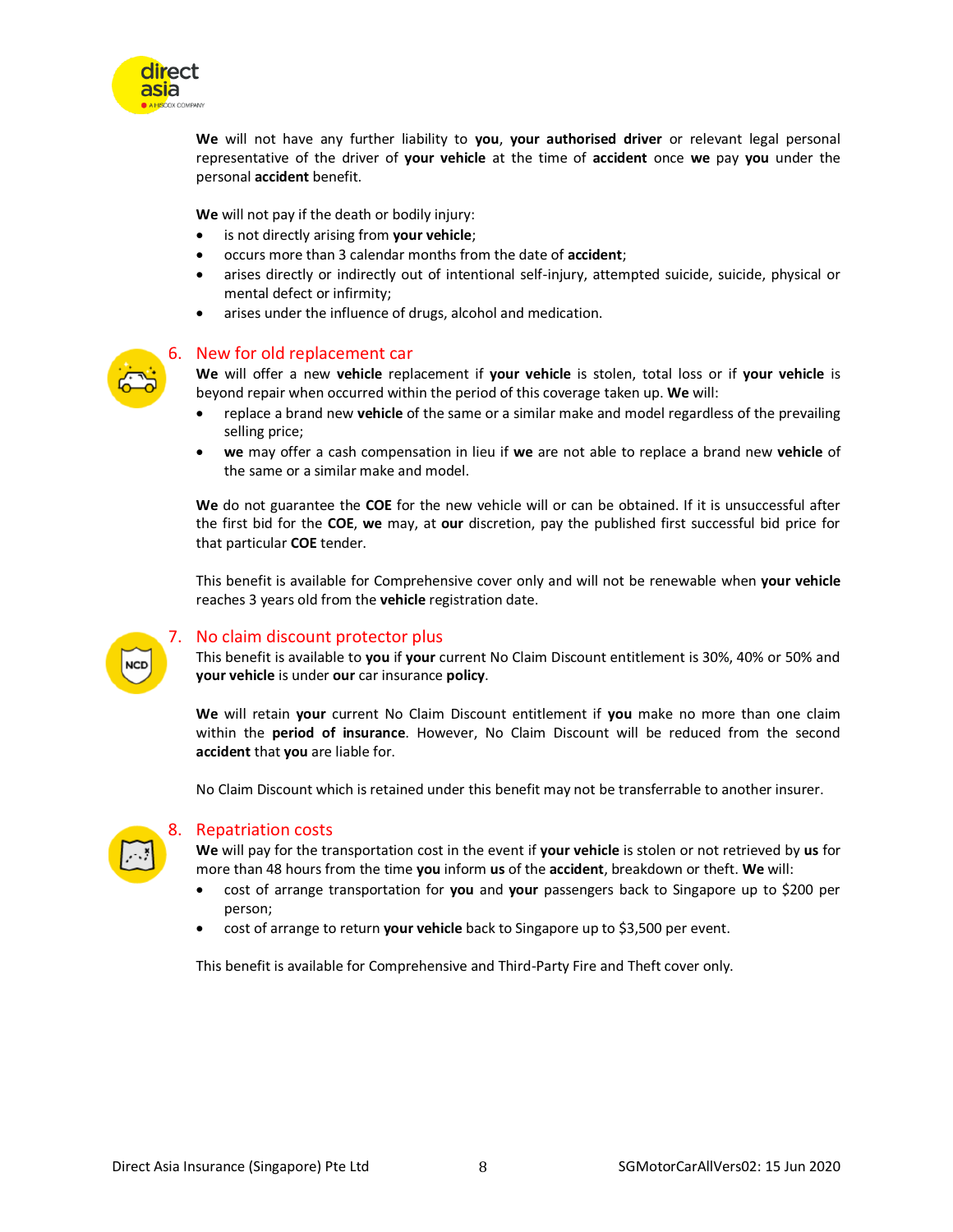



#### 9. Loss of use

**We** will pay **you** the daily benefit amount as shown in the **policy** schedule if **your vehicle** is damaged in an **accident** and requires repair. No Claim Discount will not be affected for claims paid under this benefit.

Below are the conditions:

- **you** are to notify **us** of the **accident** damage immediately for **us** to send an authorised surveyor to assess the damage and certify the repair period;
- daily benefit will commence on the day **your vehicle** is delivered to the workshop for repair until the day repair completes;
- **we** will pay **you** up to 10 days per **accident** and up to a maximum of 20 days per **policy** year only;
- if **your vehicle** is total loss beyond repair, **we** will pay **you** from the date of **accident** until **your** new vehicle is delivered or up to a maximum of 30 days whichever earlier;
- if **your vehicle** is stolen, **we** will pay **you** from the date of loss until **your vehicle** is found or up to a maximum of 30 days whichever earlier.

This benefit is available for Comprehensive and Third-Party Fire and Theft cover only.

# 10. My camera

**We** will offer **you** a discount if **your vehicle** is installed with a permanent in-car camera and of a type and quality acceptable to **us** as long as:

- this camera is kept in good working condition during the **policy** period;
- **you** are able to provide **us** on demand with the relevant photographic recording and video of any **accident** that **your vehicle** is involved in;

failing to adhere to the conditions set out in this section, **we** will impose additional **excess** of \$1,500 on any claims in respect of any such **accident**.

# **Your responsibility**

The following conditions apply to any claim made under this **policy** and failing to do so may affect your claim and/or result in **your policy** being declared void**.**

# 1. Maintaining your vehicle

**You** must maintain **your vehicle** in an efficient and roadworthy condition at all times.

# 2. Precautions

**You** must take all reasonable precautions to remove or reduce the risk of damage, loss or injury such as:

- not leaving **your vehicle** unattended unless **you** have taken all necessary and proper precautions to prevent further loss or damage to **your vehicle** or to anyone else;
- not to drive **your vehicle** after it is damaged before necessary repairs have been carried out;
- not to carry out repairs to **your vehicle** beyond the repair limits or dispose of any damaged property before an **accident** inspection;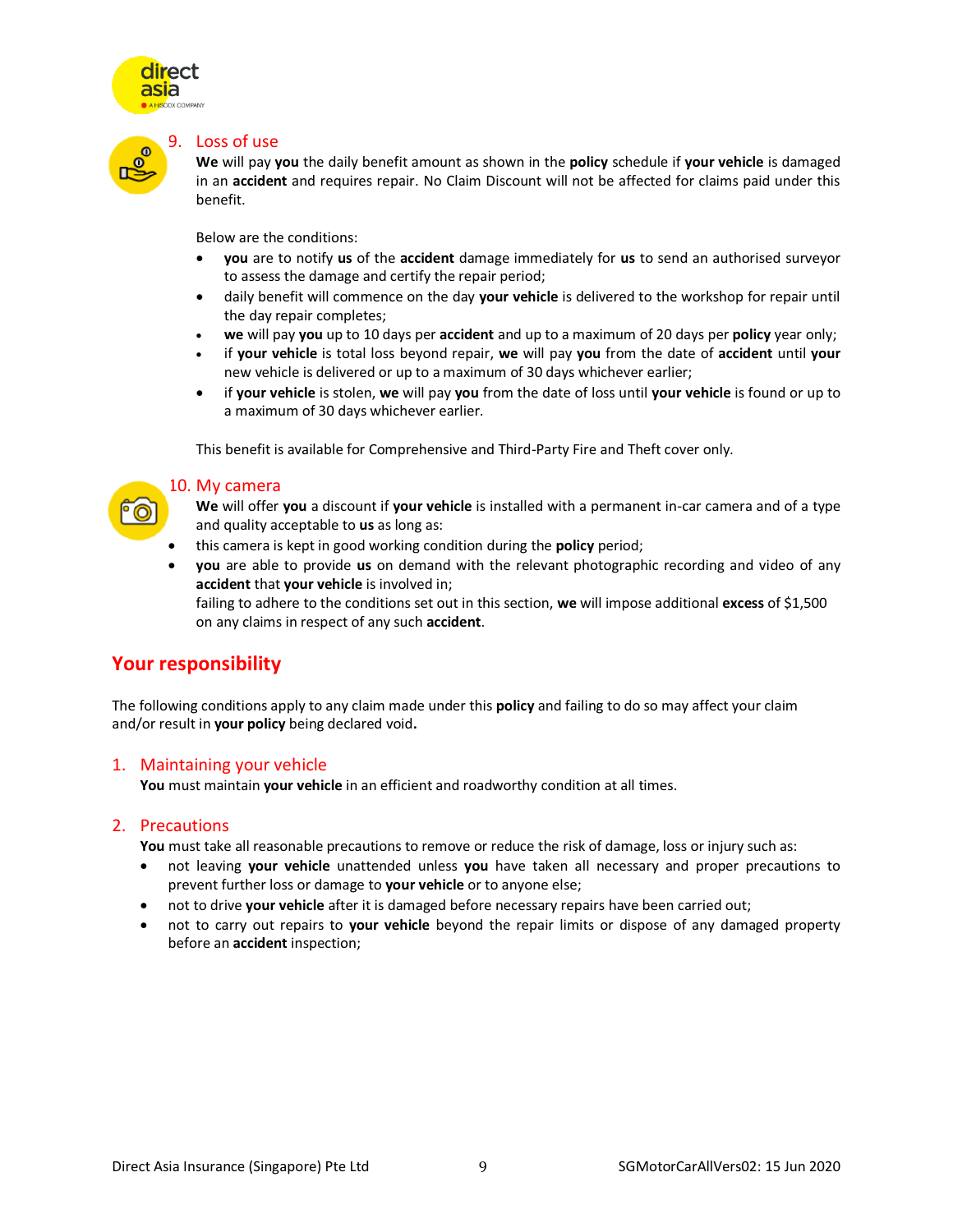

# 3. Reporting an accident

If **your vehicle** is lost, damage or involved in an **accident** regardless would it give rise to a claim, **you** must do the following:

- **you** must report the **accident** or loss within 24 hours or by the next working day of the **accident** and have **your vehicle** taken to one of **our** approved reporting centres for accident reporting;
- report the **accident** (if required) or loss to the police in the country where the **accident** or loss occurs within 24 hours of the occurrence of such **accident** or loss;
- immediately inform **us** of any demand, writ, summons, offer of settlement or notice of any other proceeds **you** have received;
- **you** must not admit legal liability or make any offer or payment without **our** written permission;
- **you** must report to police and co-operate with **us** on convicting the offender in the case of criminal act that may give rise to a claim under this **policy**.

# 4. Legal proceedings

If **you** are involved in a legal proceeding arising from the **accident** of **your vehicle**, **we** reserve all rights to:

- take over and conduct in **your** name the defence or settlement of any claim against **you**;
- decide on how the defence is conducted or a claim is settled;
- **•** represent **you** at any inquest or official inquiry;
- take legal action in **your** name against anyone responsible for the loss, damage or injury;
- recover all payments from **you** or any person who is responsible for the loss, damage or injury under the **policy** terms which is not admissible.

If **we** decide not to continue with the conduct of the defence or settlement of claim, **we** will not be responsible for any damage, losses, costs or expenses incurred by **you** or by any other person as a result of **our** decision.

# 5. Payment before cover warranty

**We** agree to pay the benefits set out in this **policy** if **you** meet the premium obligations as below:

- **We** must receive the total premium due to **you** on or before the effective date of insurance;
- If the premium payment is not paid or received in full by **us** on or before the effective date, the **policy** will be deemed to be immediately and automatically cancelled and no benefits will be payable by **us**. Any premium payment received after the effective date shall have no effect on the cancellation of **your policy**.
- If **you** are permitted to pay **your** premium by installments, then if two or more required installment payments are not paid and received in full by **us** on or before the specific due date, the balance installment payments shall be payable in full. If no installment payments is made, the **policy** may be deemed to be cancelled and no benefits will be payable by **us**. Any premium payment received after the specific due date shall have no effect on the cancellation of **your policy.**

# 6. Renewal

If **you** have opted for auto-renewal, **we** will renew **your policy** automatically at the premium and on the terms determined by **us**. **You** should be aware that **we** can only consider automatic renewal when:

- **you** have made **us** aware of and **we** have accepted any changes to **your policy** details;
- the credit card details given to **us** by **you** have not changed;
- there are no outstanding payments and/or other breaches of **your policy**.
- **we** are entitled to assume that the details provided by **you** to **us** have not changed and that **you** have the consent of the credit card holder.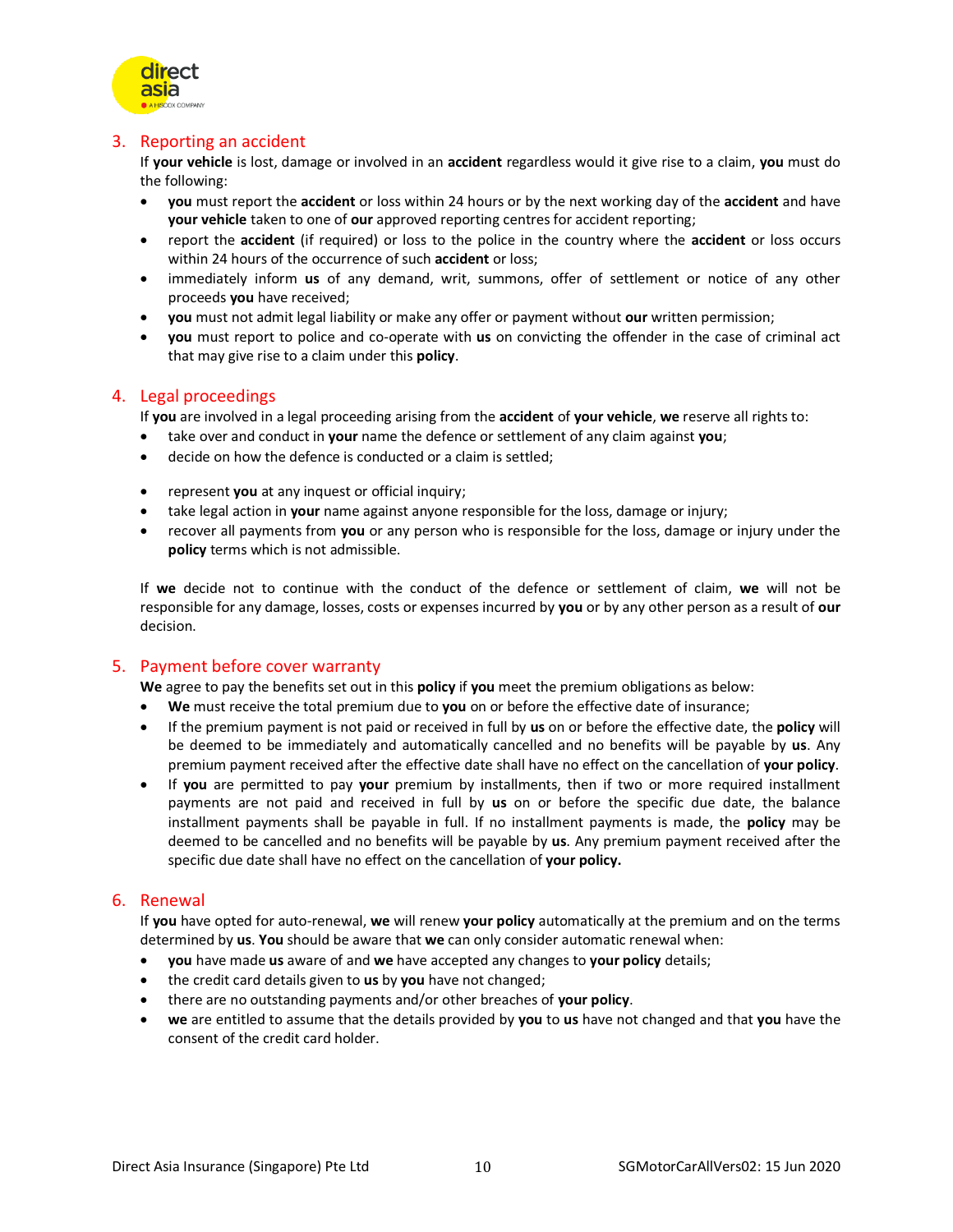

**We** may automatically debit the credit card **we** have on file with the renewal premium. **You** may opt out of automatic renewal at any time in writing to **us** at least 30 days before the expiry of **your policy**.

# 7. Material changes

**You** must inform **us** immediately of any material change in **your** circumstances. **We** may compute any difference in premium from the date of such change even if this happened in a previous **period of insurance**. Failing to do so may affect **your** claim and/or result in **your policy** being declared void.

# **General information**

# 1. Geographic limitations

This **policy** covers for any **accident**, loss, damage, injury or legal responsibility arising within the geographical areas as specified below:

- The Republic of Singapore
- West Malaysia (including Penang and other Malaysia offshore islands accessible by road)
- Southern Thailand within 80 km from the border of West Malaysia
- **Your vehicle** crossing the straits between Singapore and Tanjong Belungkor, Johor

# 2. No Claim Discount (NCD)

If **you** have been insured with **us** and no claim is made under this **policy**, **we** will give **you** a discount on **your** premium as follows:

| No claims period                         | <b>NCD</b> |
|------------------------------------------|------------|
| One year                                 | 10%        |
| Two consecutive years                    | 20%        |
| Three consecutive years                  | 30%        |
| Four consecutive years                   | 40%        |
| Five consecutive years                   | 50%        |
| Five years of consecutive 50% NCD record | 60%        |

If there are claims made on **your policy**, **we** will reduce the No Claim Discount as follows:

| <b>Entitled current NCD</b> | <b>NCD</b>           |                  |                          |
|-----------------------------|----------------------|------------------|--------------------------|
|                             | 1 at fault claim     | 2 at fault claim | 3 or more at fault claim |
|                             | (NCD Protector plus) |                  |                          |
| 60%                         | 60%                  | 20%              | 0%                       |
| 50%                         | 50%                  | 20%              | 0%                       |
| 40%                         | 40%                  | 10%              | 0%                       |
| 30%                         | 30%                  | 0%               | 0%                       |

With the optional no claim discount protector plus cover;

Without the optional no claim discount protector plus cover;

| Entitled current NCD | <b>NCD</b>       |                          |  |
|----------------------|------------------|--------------------------|--|
|                      | 1 at fault claim | 2 or more at fault claim |  |
| 60%                  | 20%              | 0%                       |  |
| 50%                  | 20%              | 0%                       |  |
| 40%                  | 10%              | 0%                       |  |
| 0-30%                | 0%               | 0%                       |  |

However, if **you** fail to report an **accident** to **us** within 24 hours or by the next working day and/or do not provide **your vehicle** to **us** for inspection, **we** will reduce **your** No Claim Discount upon renewal of **your policy** by an additional 10%.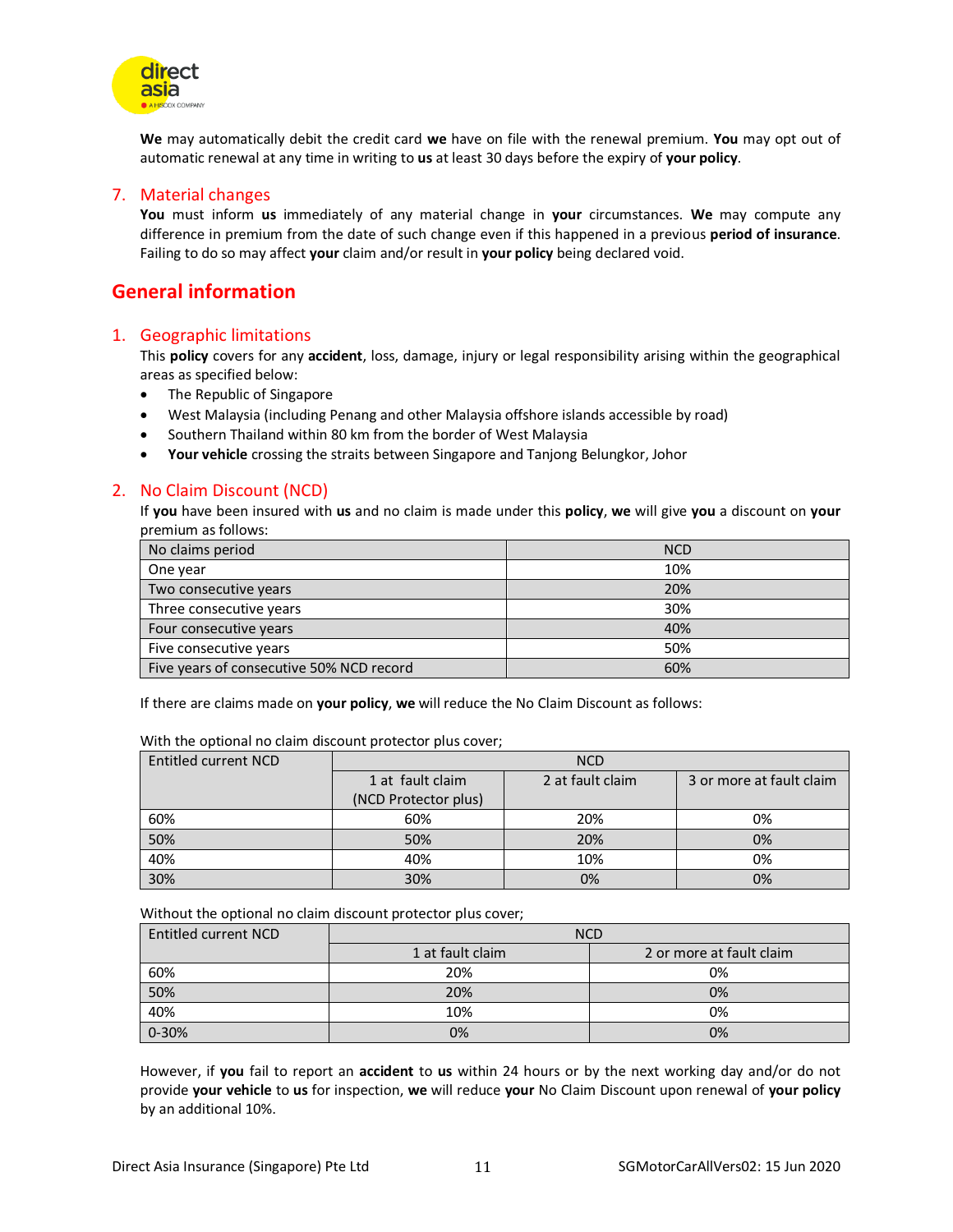

**Your** entitled No Claim Discount is not transferrable to any other person and applies to only one vehicle at any one time only.

# 3. Other insurance

**We** will pay only **our** share of any claim if any other insurance covers the same damage, loss or liability.

# 4. Governing laws

This **policy** is governed by and interpreted in accordance to the laws of Singapore and the following legislation and agreements;

- Motor Vehicles (Third-Party Risks and Compensation) Act (Cap 189) of Singapore;
- Road Transport Act 1987 of Malaysia;
- Motor Vehicle (Third Party Risks) Rules, 1959 of Malaysia;
- Agreement between the Minister of Finance of the Republic of Singapore and the Motor Insurers' Bureau of Singapore dated 22 February 1975;
- Agreement between the Minister of Transport of the Government of Malaysia and the Motor Insurers' Bureau of West Malaysia dated 15 January 1968;
- Any other agreement pursuant thereto and/or any subsequent revision of the above legislation or agreements.

# 5. Excluding third party rights

A person who has not agreed to be bound by the terms and conditions contained in this **policy** will have no rights under the Contracts (Rights if Third Parties) Act (Cap.53B) to enforce any of its terms or conditions.

# 6. Dealing disputes

Any disputes arises out of this **policy** that **we** cannot resolve between **you** and **us**, then that dispute may be submitted to the Financial Industry Disputes Resolution Centre (FIDReC) for settlement by mediation in accordance with the mediation procedure in force.

If the dispute is not referred to mediation or if mediation fails, the dispute shall be referred to arbitration by a single arbitrator to be appointed by **you** and **us** in writing.

If arbitration fails within one calendar month of a request by either party, the arbitrator shall be appointed by the Financial Industry Disputes Resolution Centre (FIDReC) and arbitration will be conducted in accordance with the arbitration rules of the FIDReC.

# 7. Amendments

**You** may contact **us** to request a change to be made to **your policy**. Upon **our** approval and acceptance, **we** will confirm in writing to **you** and amend **your** certificate of insurance and **policy** schedule.

**We** may change the terms and conditions of **your policy**, including the premium payable, by giving **you** at least 30 days' notice before such change is effected and/or upon the next period of **your** insurance. **Your** continued payment of the premium after the notice is given to **you** will mean that **you** accept such change.

However, **you** will not receive any refund of premium if the refund amount is less than \$10 and **you** will need to pay **us** any additional premium which exceeds \$10.

# 8. Sets and pairs

If the loss or damage items forms part of a set or a pair, the repair or replacement will only apply to the damaged item in that set or pair.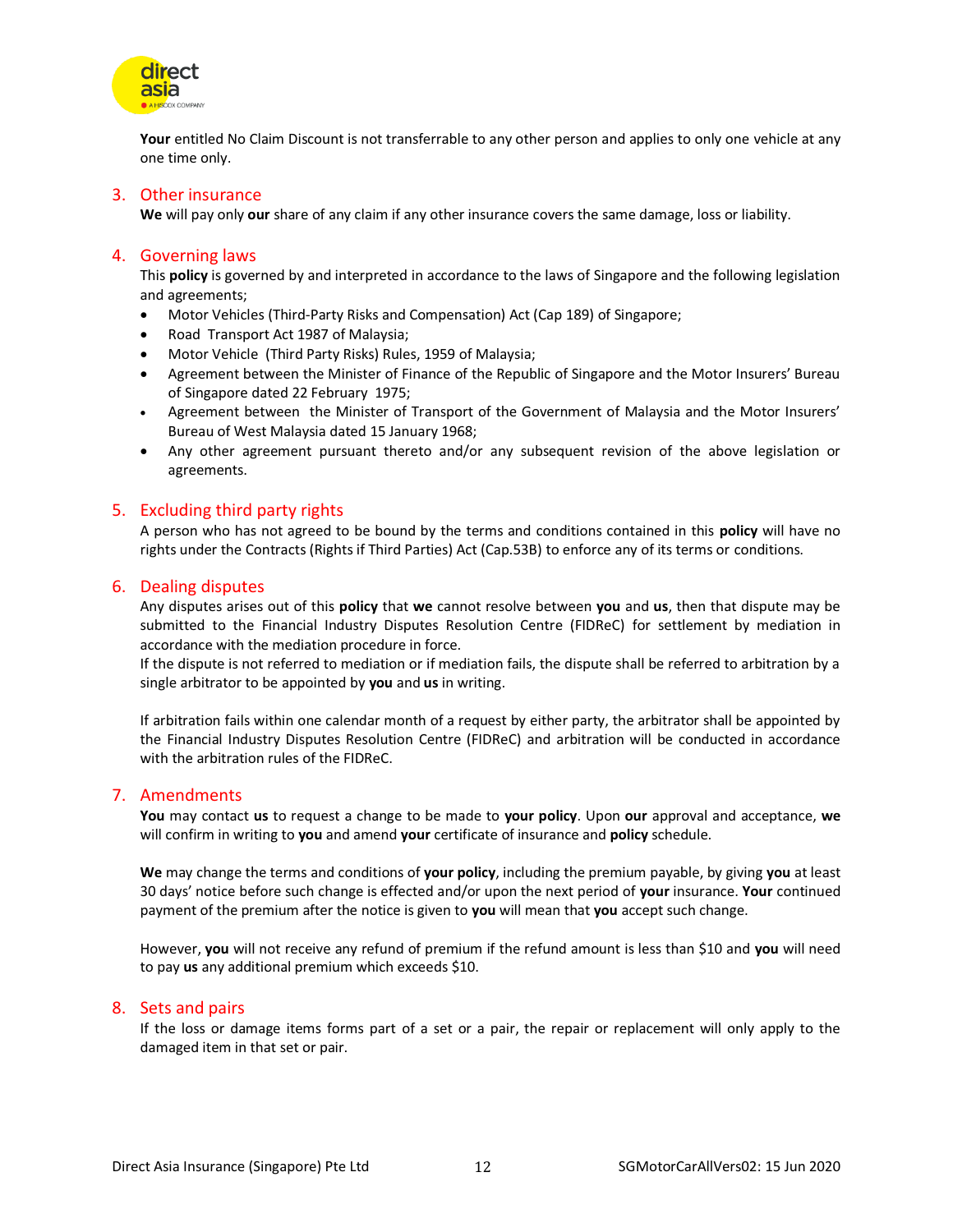

# 9. Cancellation

**You** and **we** may cancel this **policy** by giving the other 7 days' written notice. The effective date of cancellation will be the date of the other party is informed in writing of the cancellation. **We** will compute any refund of premium as follows.

Premium refund = Premium x unexpired **period of insurance** (days) Original **period of insurance** (days)

However, **you** will not receive any refund of premium if:

- any claim has been made or has arisen under this **policy**;
- **we** have paid one or more claims under or in connection with this **policy**;
- **you** have not return **us** the certificate of insurance;
- any outstanding money owe to **us** by **you**;
- the refund amount is lesser or equal to the cancellation fee of \$90 (inclusive of GST) applied.

# 10. Our communications with you

**You** can make certain transactions online. This may be purchasing **your policy**, administering **your policy**, making a renewal payment or others. These transactions will not be final until **we** receive and process **your** confirmation.

**You** must inform **us** of any change to **your** contact details and maintain an active email and postal address. **We** are not responsible for communications sent to an inactive or out of date email account and postal address.

**Your** confirmation of payment may not be received by **us** for reasons including mechanical, software, computer telecommunications, electronic failures or omission which are outside the control of either party. **You** acknowledge to the extent permitted by law that **we** are not liable to **you** in any way for loss or damage, however caused indirectly or directly, in connection with the transmission of an electronic instruction through **our** website or any failure to receive an electronic instruction for any reason.

**Your** credit card details that **you** provide **us** may be retained after payment is made. **We** may make refund to **you** for the product **you** have purchased by credit card that **you** are the credit card holder.

**We** may refuse or decline to process a transaction at any time and for any reason. **We** will not be liable to **you** or to any third party except where it constitutes a breach in **your policy** or any failure to process a transaction that is beyond **our** control.

If **you** have authorised any other person to purchase this **policy** on your behalf, it is explicitly implied that you have agreed and allowed **your** personal details to be shared and declared to abide to all **policy** conditions.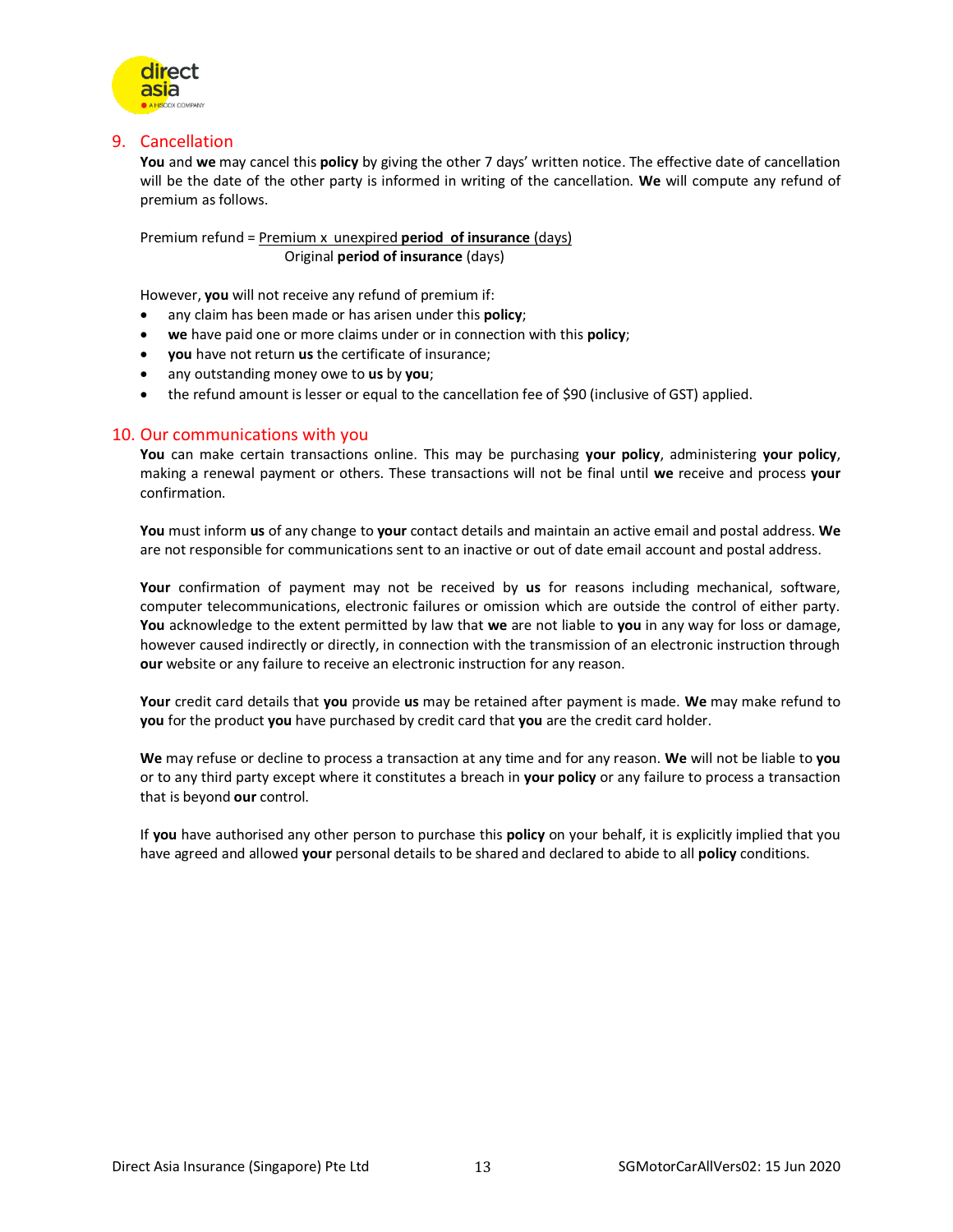

# **General exclusions**

# 1. Driving and usage

**We** will not pay for any damage, loss, **accident**, injury or liability about **you** or **your vehicle** is driven for the following:

- not registered pursuant to the Road Traffic Act (Cap. 276) or its registration has been cancelled;
- without a valid road tax, incorrectly used or being driven illegally
- modified without the approval of the Registrar of Vehicles in accordance with the Road Traffic (Motor Vehicles Registration and Licensing) Rules or any relevant legislation;
- any driver without an authorised licence;
- any named or **authorised driver** who was "at fault" in two or more **accidents** within three years from the commencement date of **your policy**;
- any named or **authorised driver** whose licence has been suspended or cancelled within five years from the commencement date of **your policy**;
- any named or **authorised driver** who has been refused, terminated or declined insurance within three years from the commencement date of **your policy**;
- if the number of people (including the driver) in **your vehicle** at the time of **accident** is more than its legal seating capacity;
- events that happen outside **your period of insurance** as shown in the **policy** schedule;
- occurs outside the coverage area;
- arising from a criminal breach of trust and/or a criminal arrest warranted on **you** or any **authorised driver**;
- by anyone under the influence of alcohol or drugs or medication;
- any damage to the tyre or rims unless **your vehicle** suffers **accidental** damages at the same time;
- failure to exercise due care and diligence to secure, lock or position **your vehicle** from being stolen or damage;
- in an unsafe or not roadworthy condition;
- deterioration, wear, tear, rust, erosion or other form of corrosion;
- aftermarket parts or **accessories** or non standard parts on **your vehicle** unless **you** have taken **accessories** optional cover;
- existing damage that is not ca**us**ed by or during the **accident** in question;
- mechanical, structural, electronic, electrical or other failures or breakdown whether caused by the manufacturer or otherwise;
- personal items stolen from **your vehicle**;
- repair or replacement of a whole set where the loss or damage is to part only of that set;
- damage to data, software or computer programmes of **your vehicle**;
- being use on rails and not on terra firma;
- being use to carry goods for payment;
- being use while on consignment;
- being use for driving instruction, driving training or tuition for a fee;
- being use on an airport runway or airport apron area;
- being use for any motor competition, racing, contest, trailing and all related activities;
- being use for any purpose in connection with the motor trade;
- lawful seizure, repossession of **your vehicle** by government or public authority;
- **excess**, additional **excess** and **unnamed driver excess** and its Goods and Services Tax (GST) if this applies;
- any indirect loss whatsoever.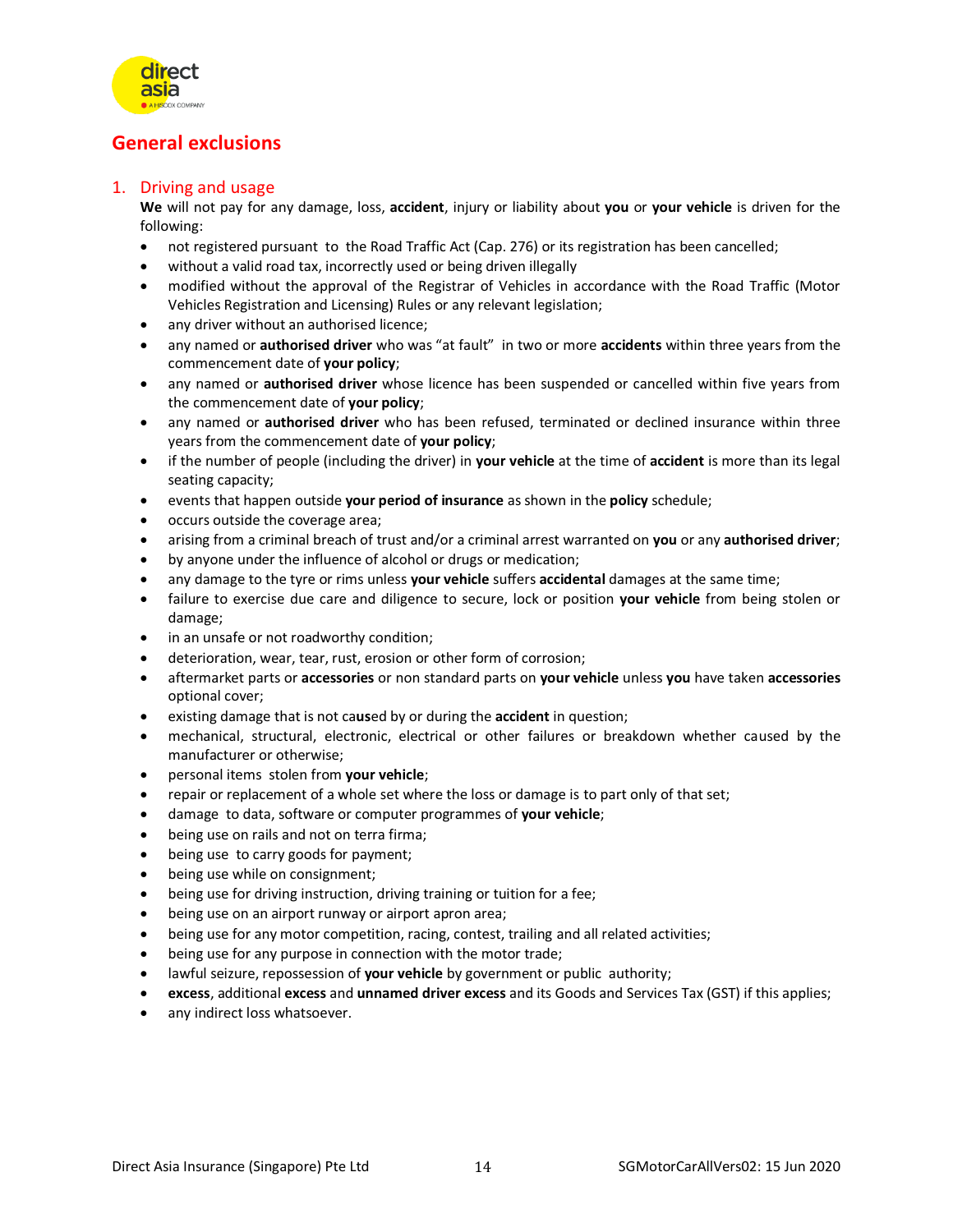

# 2. Failure to act or deliberate actions

**We** will not pay claim for any **accident**, damage, loss, injury or liability if:

- intentional and deliberate caused by **you** or person acting with **your** permission;
- any way fraudulent;
- false declarations or documents;
- use of vehicle if it breaks any rules, regulations or laws.

# 3. Terrorism and war risks

**We** will not pay for any loss or damage directly or indirectly caused by or as a result of:

- any **act of terrorism**;
- war, invasion, acts of foreign enemies or similar events;
- riot, rebellion, hostilities, civil commotion, mutiny or usurped power (including loss or damage caused by looting or pillaging)

# 4. Nuclear risks

**We** will not pay for any loss or damage directly or indirectly caused by or a result from or in connection with:

- **nuclear, chemical, biological terrorism**;
- radioactive agents, weapons or material (whether actual or threatened).

# 5. Sanction clause

**We** will not provide cover or be liable to pay any claim or provision of benefit under this **policy** under any sanction prohibition or restriction under United Nations resolutions or the trade or economic sanctions, law or regulations of the European Union, United Kingdom or United States of America.

# **Definitions**

Any word or expression which has a specific meaning will have the same meaning wherever it appears in the policy documents.

**Accident** or **Accidental** refers to event occurring during the **period of insurance** which is sudden and caused by an **accident**, breakdown, theft or other circumstance which results in loss or damage to or in connection with **your vehicle**.

**Accessories** covered under the optional benefit 'My Accessories' refers to audio and multimedia equipment, personal in-car computers, satellite navigation and detection systems provided they are permanently fitted to **your vehicle** and have no independent power source. Air intake, exhaust system, body kit, rims, tires, suspension / stabilizer system which are certified Land Transport Authority (LTA) compliant would be covered under Section 1 of this **policy**.

**Act of terrorism** refers to an act (which may or may not involve using force or violence) by any person or group. Committed for political, religious, ideological or similar intentions, with the aim of influencing any government or to put the public or any section of the public, in fear.

**Amendment** refers to an endorsement or other authorised change to **your policy**.

**Approved workshop** refers to a workshop we have appointed, approved and authorised to repair **your vehicle** following a claim.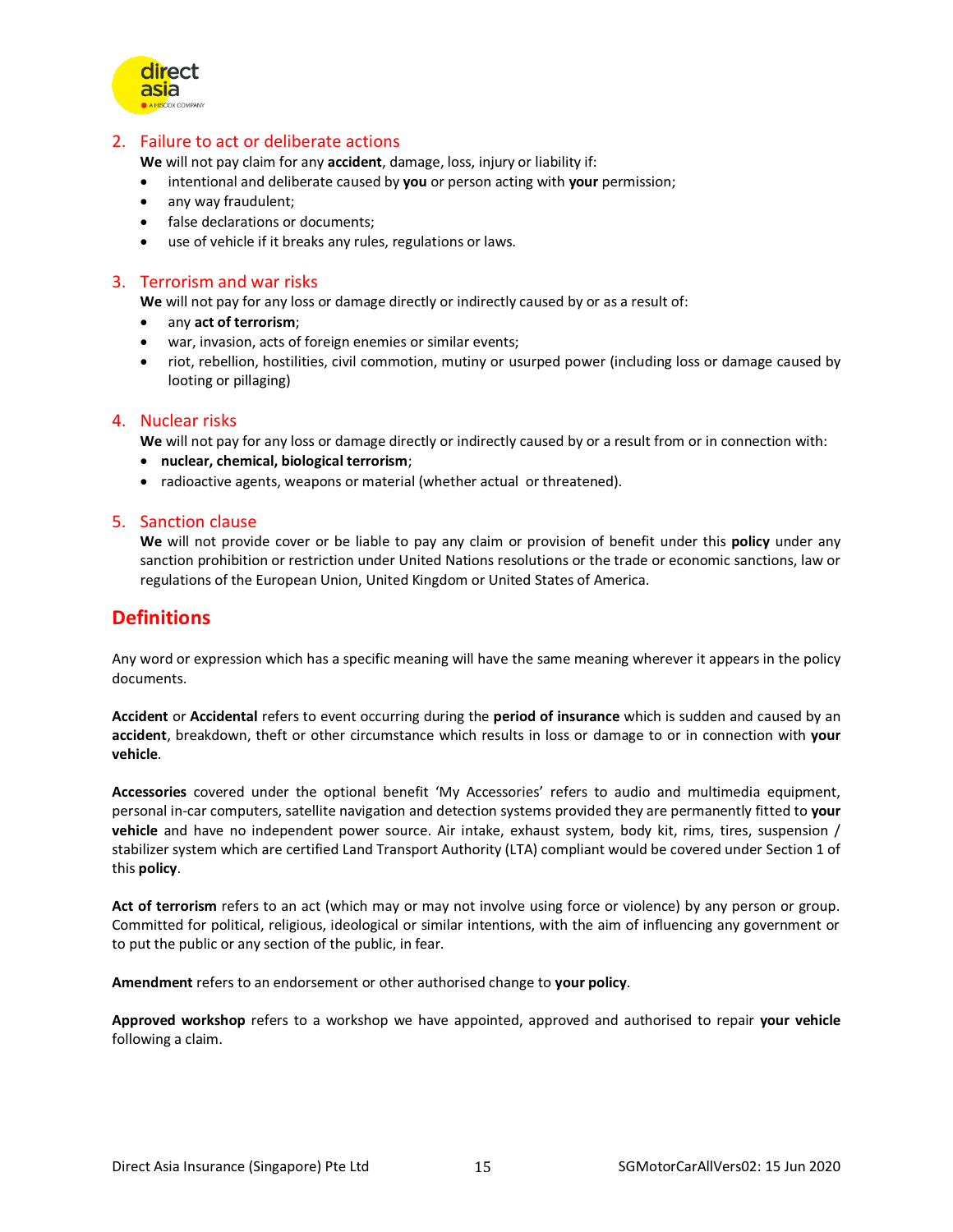

**Authorised driver** refers to any **driver** who has **your** permission to drive **your vehicle** and who is covered under the selected driver plan shown on **your policy** schedule. This person must:

- have a valid licence to drive and must not have been suspended or disqualified from driving at anytime in the last 5 years;
- have not been declined or refused insurance or had insurance terminated or cancelled at any time in the last 3 years;
- not have been involved in 2 or more "at fault" accidents in the last 3 years.

**COE** refers to the certificate of entitlement for **your vehicle**

**DirectAsia, we, us, our** refers to Direct Asia insurance (Singapore) Pte Ltd.

**Excess** refers to the amount that **you** are required to pay towards any claim. These amounts are cumulative and the total cumulative **excess** is payable by **you**.

**Main driver** refers to the person who most frequently drives **your vehicle** and who:

- is age 70 and below;
- holds a valid driving licence for at least 2 years in the period immediately preceding the date of **your policy**;
- has no licence suspended or cancelled in the last 5 years;
- has not been refused insurance or had it terminated in the last 3 years.

**Market value** refers to the cost of replacing **your vehicle** with one of the same make and model, of similar condition, specification and age as prevailing immediately before the accident.

**Named driver** refers to a driver who has been named on **your policy** schedule and/or certificate of insurance.

**Nuclear, chemical or biological terrorism** refers to using any nuclear weapon or device or releasing any solid, liquid or gas chemical agent or biological agent in an act of terrorism.

**Period of insurance** refers to the period of time which **your vehicle** is insured under this **policy** as shown in the schedule or certificate of insurance.

**Policy** refers to this **policy**, **your** application form, **your** declarations, the schedule, the certificate of insurance and any endorsements we have issued under this **policy**.

**Unnamed driver** refers to any person who is not named in the schedule or certificate of insurance but who is authorised by **you** to drive **your vehicle**.

**Windscreen** refers to the front, side, rear back and quarter glass but not the sunroof or any glass roof of the **vehicle**.

**You, your** refers to the person named as the policyholder and includes the person or persons named as the main **driver** and/or **named driver** and all other **authorised drivers**.

#### **Young and/or inexperienced driver** refers to a **driver** who:

- 1. is below the age of 30; or
- 2. holds a driving licence for less than 2 years in the period immediately preceding the date of **your policy**.

**Your vehicle / vehicle** refers to the car covered under **your policy**, as shown on the certificate of insurance. The policyholder must be the legal and registered owner of this car.